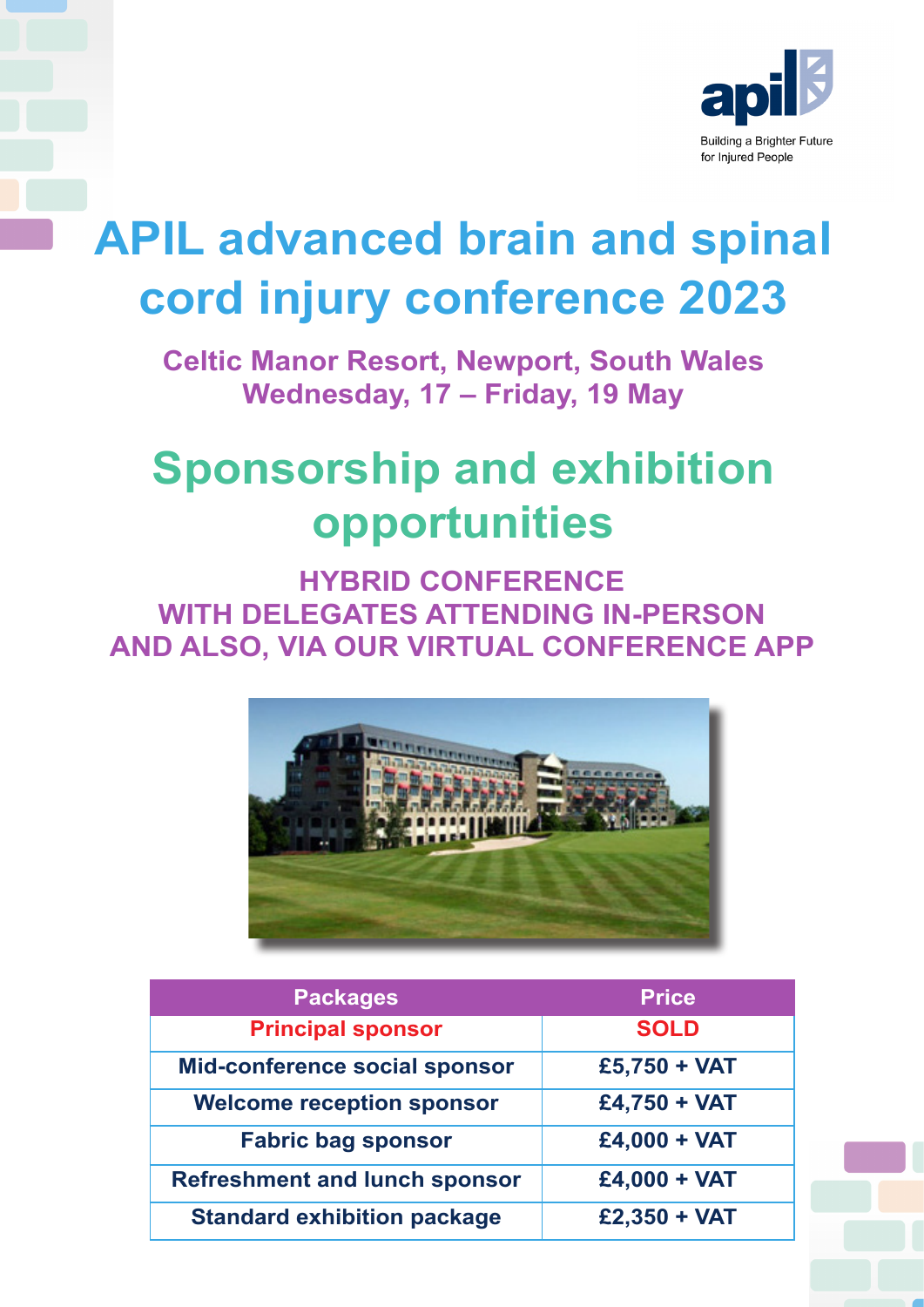## **About APIL**

The Association of Personal Injury Lawyers (APIL) has been fighting for the rights of injured people for over 30 years. A not-for-profit campaign organisation, APIL's 3200 member lawyers (mainly solicitors, barristers and legal executives) are dedicated to changing the law, protecting and enhancing access to justice, and improving the services provided for victims of personal injury. Over the years, APIL has grown to become the leading, most respected organisation in this field, constantly working to promote and develop expertise in the practise of personal injury law, for the benefit of injured people.

## **Conference programme**

Over the last nine years, this specialist residential conference has grown from strength to strength and for 2023, we are delighted to be heading back to the prestigious five star Celtic Manor Resort in Newport South Wales.

Once again, we are delighted to offer our delegates the option to either attend the event in person or view the conference online, via our slick virtual platform. All delegates will have full access to the APIL App and this new feature will play an important role in the event, giving our sponsors and exhibitors even more opportunity than ever before to keep in touch with the conference attendees.

Medical consultants, expert witnesses, and leading practitioners will come together for another packed programme, providing valuable specialist insight into catastrophic injury cases. The programme will be available in early 2023.

In terms of networking, we are pleased to bring back our popular welcome reception on the Wednesday evening, together with our mid-conference social event (running on the Thursday) which will be a relaxed evening with a choice of food options, drinks and live entertainment, in order to encourage even more networking amongst our attendees.

**This is an extremely popular event and the sponsorship and exhibition packages are limited so we would urge you to book as soon as possible to avoid disappointment.**

# **Attendees**

This three-day event attracts all levels across the APIL membership, including key decision makers, partners and senior partners.

This event will provide you with an ideal opportunity to raise your profile within the field of brain and spinal cord injury.

## **What our delegates think..**

*"I would like to offer my personal thanks to you for your excellent and professional service during the conference".*

"Just to echo a big thank you for all your work with the conference this year, I think it *was really well received".*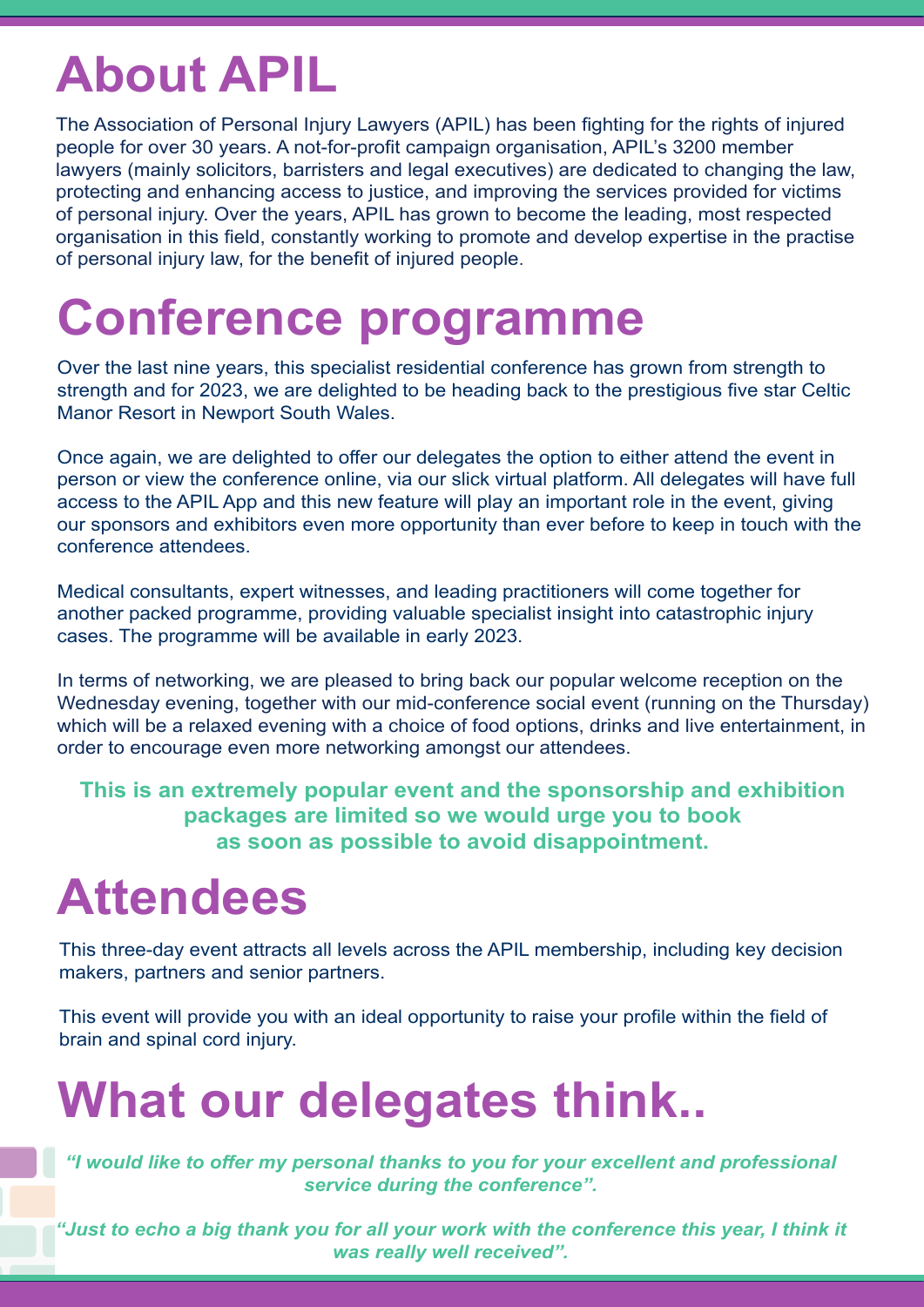### **Principal sponsor: £8,500 + VAT**

- First choice of exhibition space • Company logo on delegate badges (for the actual conference) Two exclusive pull-up banners displayed outside the conference room featuring your company name and logo • One exclusive banner displayed at the registration desk featuring  $\blacksquare$  company logo AV projection of company name and logo at the beginning of each conference session • Public announcement and thank you during the conference welcome section on each • Company logo on holding PowerPoint slides throughout the conferent Company logo on all general conference signage • 4 delegate passes to both days of the full  $\alpha$  and  $\alpha$  (Wednesday - Friday) • 4 single occupancy bedrooms at The Celtic  $\mathbb{N}$  esort on the Wednesday and Thursday evenings • 4 tickets to the evening welcome reception (on the  $\sim$  sday event and the mid-conference social event (on the Thursday event of the Thursday event • Company logo to be included on the marketing flyer and conference programme Mention on all e-mail  $\mathbf{r}$  eting • Mention and link to youth we be site on all delegated acknowledgement e-mails and joining **instructions** Special mention on Tw • Company profile and logon to be included with the hard copy welcome pack, distributed to device the day day • word company and full contact details to be included within the Conference App otional files and videos to your virtual exhibition stand o be in the welcome page of the Conference App • Rotating banner advert to appear on the conference webpage and Conference App<br>• Mention of your commettions on push notifications throughout the event ame on push notifications throughout the event Continued  $\sim$  cess app post event, including access to delegate's contact details • Access **of educational sessions via the Conference App Example to the control of a control of a control of a control of a control of a control of a control of a control of a control of a control of a control of a control of a control of a control of a control of a control of** 
	- Full page and one edition of the APIL PI Focus (subject to availability and to be agreed by

### **Additional sponsorship opportunities...**

#### **All additional sponsorship packages include the following benefits...**

- 2 delegate passes to the physical two-day event (for representatives manning the stand), including access to the main plenary sessions, refreshments and lunch
- 2 tickets to the evening welcome reception on the Wednesday evening

- 2 tickets to the mid-conference evening social event on the Thursday evening
- 2 single occupancy bedrooms at The Celtic Manor Resort on the Wednesday and Thursday
- Exhibition stand in a prime location within the exhibition area (3m x 1.5m)
- Your logo on the conference web page, linking through to your website
- Company profile and logo to be included within the hard copy information pack, distributed to delegates on the day
- Your logo displayed on the main conference programme and marketing flyer
- 250 word company profile and full contact details to be included within the Conference App
- Opportunity to upload promotional files and videos to your virtual exhibition stand
- Company logo to be included on the welcome page of the Conference App
- Rotating banner advert to appear on the conference webpage and Conference App
- Mention of your company name on push notifications throughout the event
- Continued access to the app post event, including access to delegate's contact details
- Access to the recordings of educational sessions via the Conference App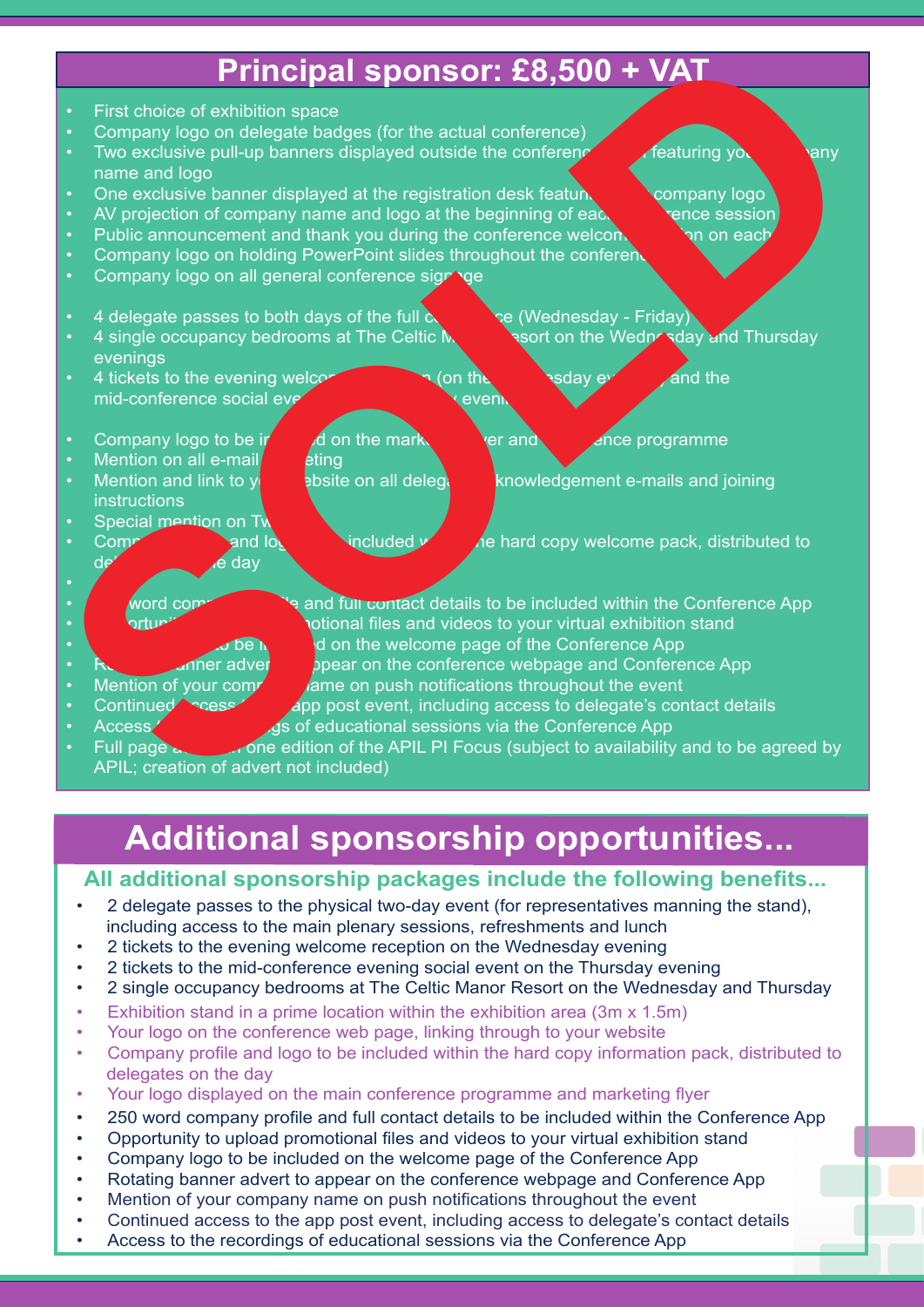### **Mid-conference social sponsor: £5,750 + VAT**

Our mid-conference social event is the perfect opportunity to network with attendees, chat with existing clients and meet new contacts. There will be a sit-down dinner, drinks and entertainment on offer, to bring our attendees together and help everyone to catch up with each other.

The mid-conference social is open to all delegates, speakers, sponsors and exhibitors. As the sponsor for this event, your logo will feature on all signage and menus for the evening.

#### **Welcome reception sponsor: £4,750 + VAT**

This package includes sponsorship of our popular welcome reception, which opens the conference on the Wednesday evening. This networking reception is an extremely busy event and tickets are automatically included for all delegates and speakers who book our two night package. Your logo will appear on all signage for the evening and it will also appear on the drinks vouchers that are handed out to all attendees (two per person).

### **Fabric bag sponsor: £4,000 + VAT**

Your company logo will feature on the light linen conference bags distributed to all attending delegates and speakers, providing a lasting reinforcement of your brand. The linen bag is perfect for all of the freebies from the exhibition and with your logo\*\* printed on the front, delegates are sure to use this time and time again!

\*\*Price includes a one colour logo

### **Refreshments and lunch sponsor: £4,000 + VAT**

As our refreshments and lunch sponsor, you subsidise our delegates with this much needed break and re-energiser on the two main days of the conference (Thursday and Friday). Your company logo will appear on the lunch and refreshments signage on both of these days and it will also be displayed on the main screen in the main conference room, prior to each break.

### **Standard exhibition package: £2,350 + VAT**

 • 3m x 1.5m space in the exhibition area with a table and 2 chairs, on both days of the conference **Please note that stands must be set-up on Wednesday, 17 May and must not be** 

- **broken down until after the mid-morning refreshment break on Friday, 19 May**
- Refreshments and lunch on both days of the conference (for the 2 representatives manning the stand)
- 2 tickets to the evening welcome reception on the Wednesday evening
- 2 tickets to the mid-conference social event on the Thursday evening
- 2 single occupancy bedrooms at the Celtic Manor Resort on the Wednesday and Thursday

#### **\*\*\*HYBRID OPTIONS IN 2023\*\*\***

- Company profile, logo and full contact details to be included within the Conference App
- 250 word company profile and logo to be included within the hard copy information pack, distributed to delegates on the day
- Opportunity to upload promotional files and videos to your virtual exhibition stand
- Continued access to the app post event, including access to delegate's contact details
- Access to the recordings of educational sessions via the Conference App